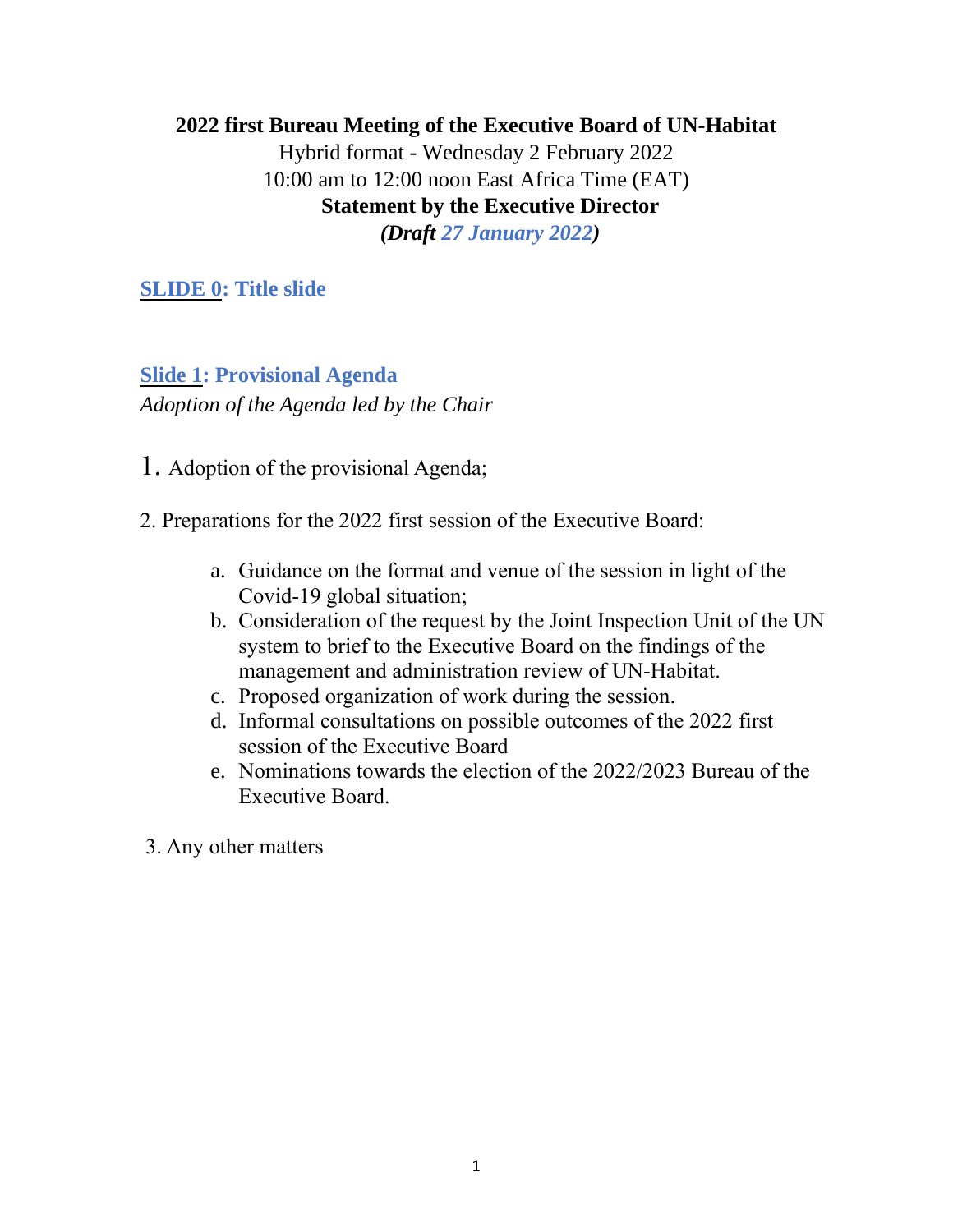## **Slide 2 (Title slide) : AGENDA ITEM 2 - PREPARATIONS FOR THE 2022 FIRST SESSION OF THE EXECUTIVE BOARD**

- **a. Guidance on the format and venue of the session in light of the Covid-19 global situation;**
- **b. Consideration of the request by the Joint Inspection Unit of the UN system to brief to the Executive Board on the findings of the management and administration review of UN-Habitat.**
- **c. Proposed organization of work during the session.**
- **d. Informal consultations on possible outcomes of the 2022 first session of the Executive Board**
- **e. Nominations towards the election of the 2022/2023 Bureau of the Executive Board.**

Mr. Chairman,

Excellencies,

Good morning and welcome to this first meeting of the Bureau of the Executive Board for the year 2022.

Before briefing you on Agenda item 2, let me take this opportunity to first wish you a very productive and successful 2022 this being the first time we are meeting this year. I also want to acknowledge with gratitude all the support you accorded to me and UN-Habitat in the year 2021. Thank you, Mr. Chairman and all members of the Bureau for your dedication throughout 2021 which was another extraordinary and challenging year. Under the Bureau's guidance and the Executive Board's leadership, UN-Habitat continued to carry out its duties and to implement its mandate in the field, demonstrating transformative change for the most vulnerable communities.

The year 2022 is an important year for UN-Habitat with key activities including the High-Level meeting on the implementation of the New urban Agenda and the eleventh session of the World Urban Forum. We are looking forward once again for support and guidance towards a successful outcome from these events and for all of us n terms of strengthening our Organization.

I also wish to thank you and all Member States for your active participation in the just concluded induction seminar for new and relatively new Permanent Representatives to UN-Habitat. It was a great opportunity to familiarize all Member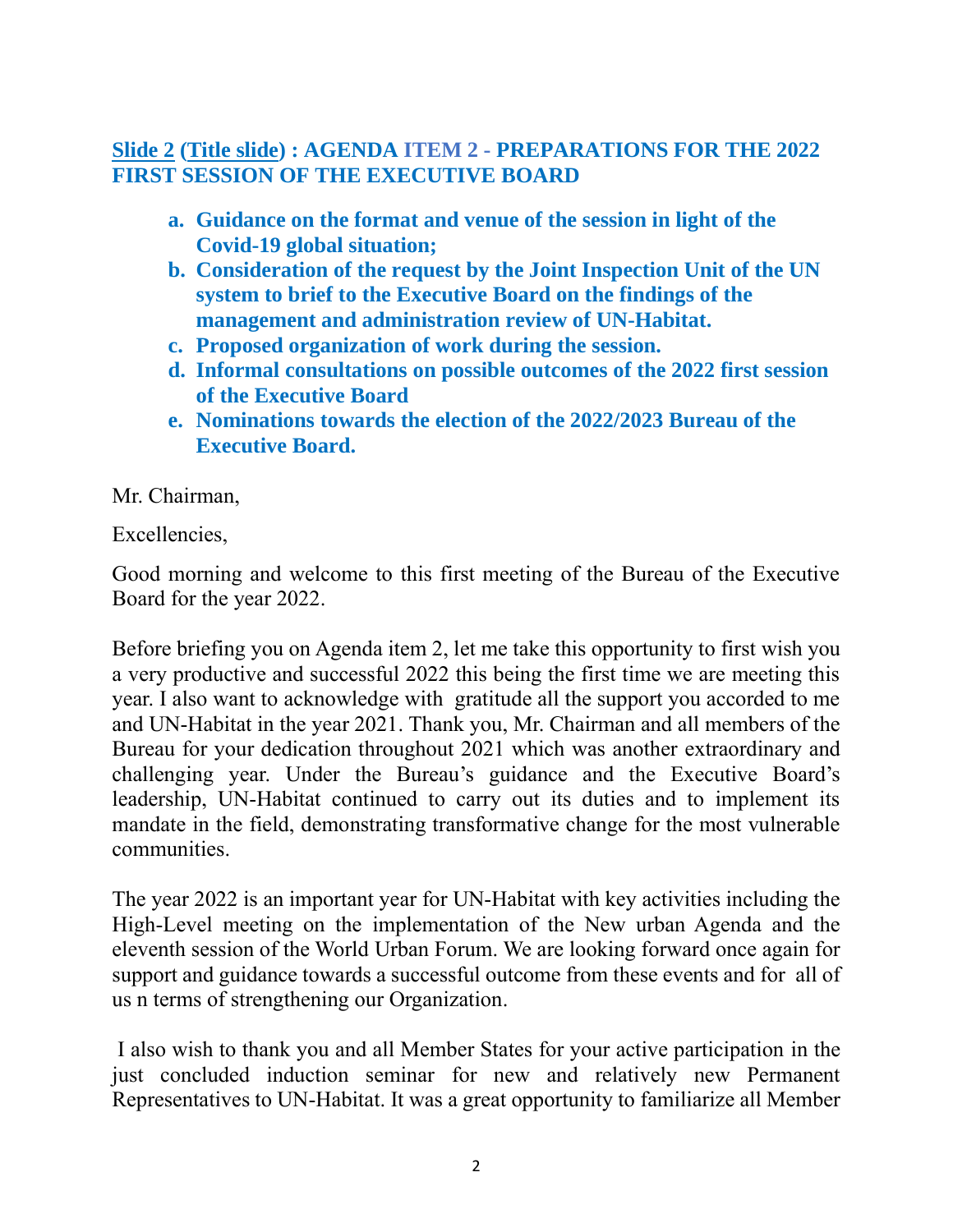States with their oversight functions and guidance role in the work of UN-Habitat including on the budgetary and resource mobilisation.

### Excellencies,

Following our meeting held on 9 December 2021 in which the Bureau provided preliminary guidance on the preparations for the upcoming session of the Executive Board , allow me to give you an update on the preparations at this point and to brief you on sub-items a) to d) of Agenda item 2.

# **Slide 3: AGENDA ITEM 2a. Guidance on the format and venue of the session in light of the Covid-19 global situation**

Excellencies,

I will start with **sub item 2a** on the guidance on the format and venue of the session in light of the Covid-19 global situation.

As you are all aware the Director General of UNON following consultation with the Government of Kenya has declared phase 3 of the back to office plan on 26 January 2022 which means that the UNON compound is open for business at least partially up to a maximum of 60 % capacity and the agencies based at UNON including UN-Habitat are actively engaging in back to office arrangements.

We can now hold in-person meetings in the Conference facilities at UNON with up to one third capacity of each meeting room.

As such, we would like to propose that for the upcoming session of the Executive Board that the Bureau should consider a hybrid session and that we utilise Conference room 2 which has the largest capacity at UNON.

This is because under the Covid guidelines in place, Conference room 2 can take up to a maximum of 168 delegates with a distance of one meter between each delegate. In this regard, we would like to suggest if agreeable to the Bureau, that only Member States based in Nairobi should participate in the session in-person and all other Member States, UN agencies and partners should participate online.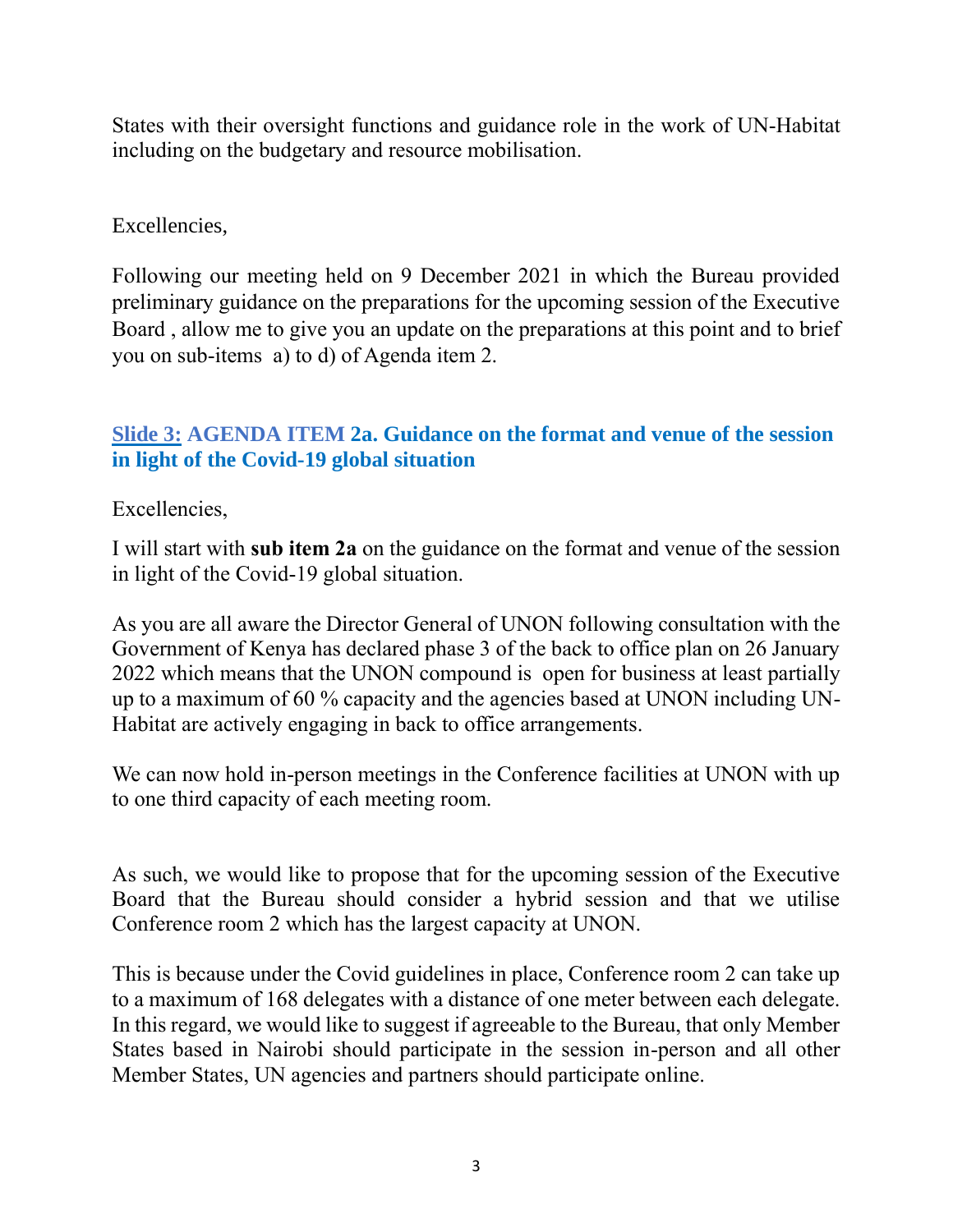The Bureau may therefore recommend that all the 36 Member Countries of the Executive Board as well as delegations from State Members of the United Nations and United Nations Specialized Agencies that have Permanent and Observer Missions to UN-Habitat based in Nairobi may be represented physically by two delegates, namely the 1+1 format.

As earlier stated this means that that all other members of such delegations of the Nairobi based Missions may participate in the session online and that all other delegations from State Members of the United Nations, any other member of a United Nations specialized agency, and intergovernmental organizations and nongovernmental organizations in consultative status with the Economic and Social Council or accredited to the UN-Habitat Assembly and not based in Nairobi should follow and contribute to the session on-line.

For Executive Board members, there will be pre-assigned seats for two persons per delegation.

For all other Members who are not Members of the Executive Board, the two person of the delegations will be seated "a la carte" meaning that Conference Services will avail to them a code which they will key in onto their delegate consoles and their specific name plates will be activated.

The experiences from the upcoming UNEA 5.2 and UNEP $@50$  which will be held in a hybrid format in early March 2022 will be important in helping us to better organise for the upcoming 2022 first session of the Board at the end of March.

Mr. Chairman, Excellencies,

We look to this Bureau for guidance with regard to the proposed hybrid format for the 2022 first session of the Executive Board. Any recommendation will then be promptly communicated to all delegations along with the guidelines on Covid compliance as already established by UNON.

I will continue with **sub item 2b,** consideration of the request by the Joint Inspection Unit of the UN system to brief to the Executive Board on the findings of the management and administration review of UN-Habitat.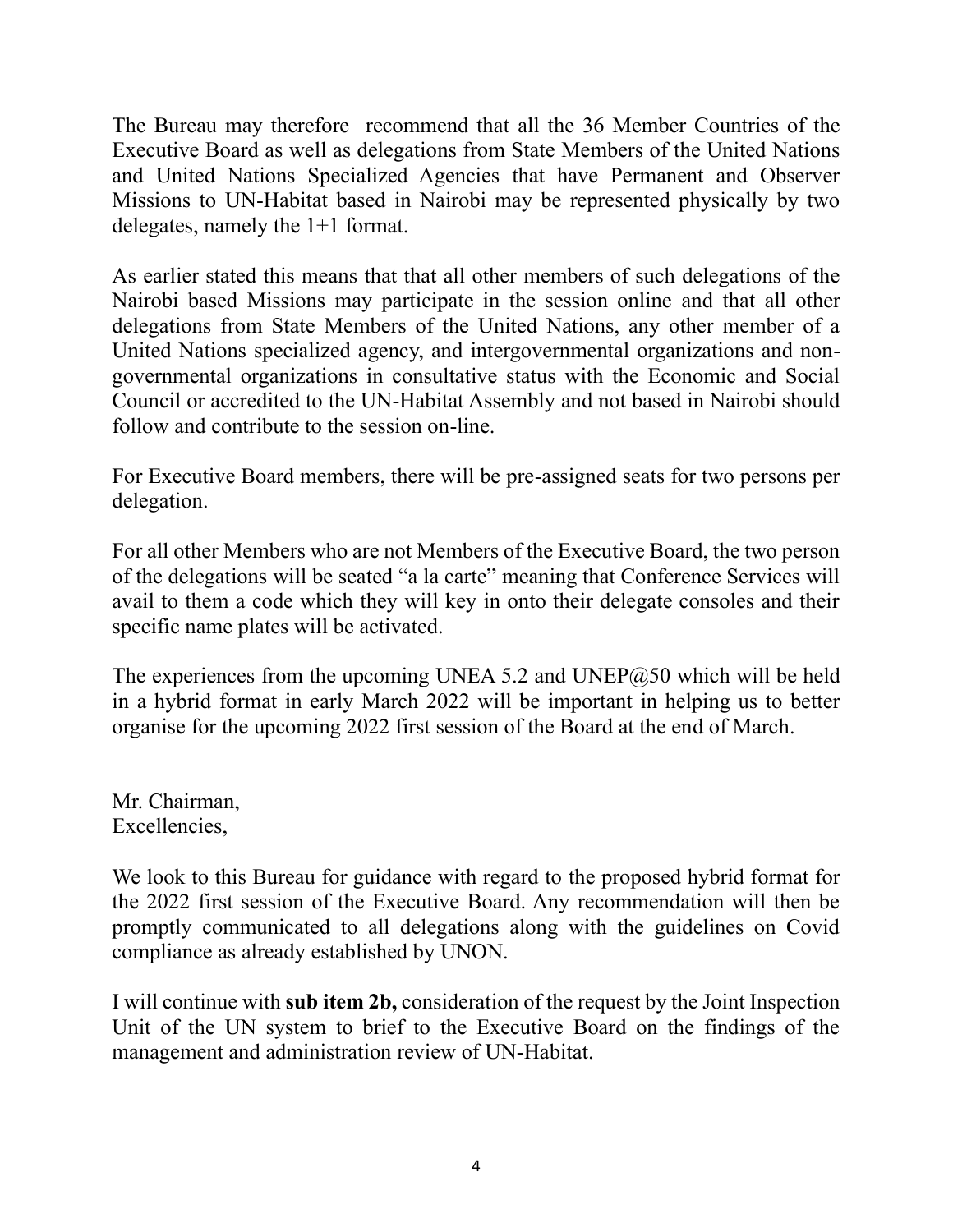### **Slide 4 - AGENDA ITEM 2b. Consideration of the request by the Joint Inspection Unit of the UN system to brief to the Executive Board on the findings of the management and administration review of UN-Habitat.**

### Excellencies,

You may already be aware that the Joint Inspection Unit (JIU) of the United Nations system is undertaking a management and administration review of UN-Habitat.

I am aware that the Joint Inspection Unit has engaged with some of you in this context and I am grateful for the time you dedicated to the JIU team in this respect.

We will also share with the JIU, at their request, the outcome of the survey on the effectiveness of the second session of the year 2021 as mandated by Decision 2021/8.

I have been informed by the Inspectors that they wish to share the key findings of the JIU review of UN-Habitat with Member States during the upcoming session of the Executive Board.

As you are aware, the Executive Board at its 2021 second session did approve the provisional Agenda for its first session of 2022, and as is practice, the Agenda was already further reviewed and recommended by you during our meeting on 9 December 2021. On this basis that we already advanced in preparing the pre-session documents for the first session. Both the Executive Director's notification and the provisional Agenda have been formally issued in the 6 official languages of the United Nations.

Therefore, in considering the request by the JIU to brief the Executive Board at its upcoming session, the Bureau may wish to recommend an amendment to the proposed organization of work and consider including the briefing by the JIU after under Agenda item 14, namely "progress made in the implementation of the working methods of the Executive Board pursuant to its decision 2020/6 and and on the basis of a survey conducted by the secretariat following the request by the Executive Board at its second session of 2021 to evaluate the effectiveness of that session so as to improve the process and outcome of future sessions, including discussions on the schedule of future sessions of the Board".

We see the results of the UN-Habitat review by the JIU as contributing to the effectiveness of UN-Habitat, including its governance processes which fits quite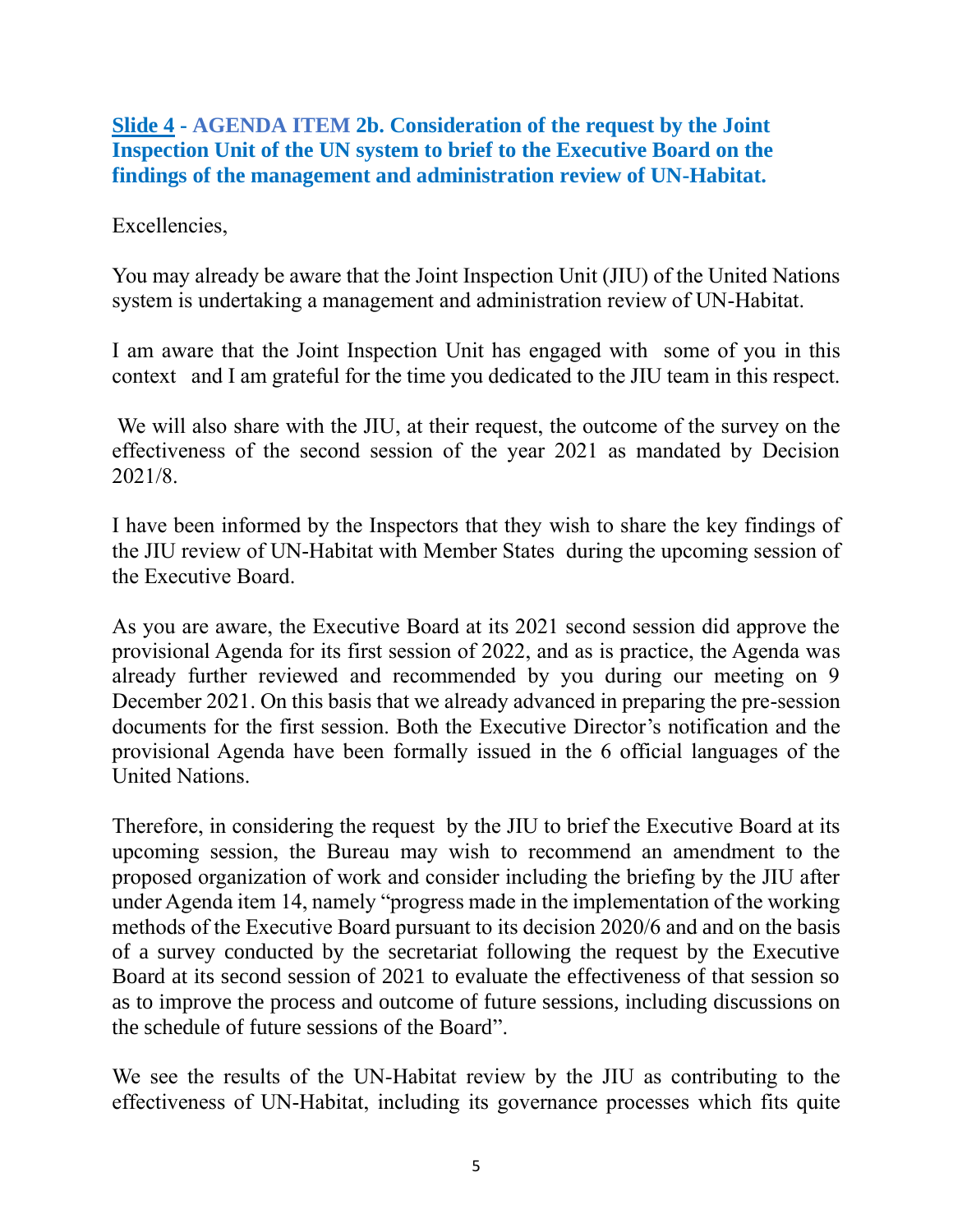seamlessly under the intended outcome of agenda item 14. The amendment could be made from the floor and be scripted in the chair's statement, just as we did for the change in the order of consideration of Agenda item 5 and 6 at the last session. This will also help to avoid a revision of the Agenda and the notification which may impact the timely issuance of pre-session documents to Member States and also have cost implications.

Excellencies,

We look forward to the Bureau 's guidance in this respect. I will now take on **subitem 2 c),** proposed organization of work during the session.

# **Slide 5: AGENDA ITEM 2c - Proposed organization of work during the session**

Mr. Chairman.

Excellencies,

I shall now give a quick overview of the proposed organization of work during the upcoming session.

**On day one from 9 am in the morning** we hope we can cover the following agenda items:

1.Opening of the session.

2.Organizational matters.

3.Reports by the chairs of the ad hoc working groups established by the Executive Board.

4.Financial, budgetary and administrative matters, including the implementation of the resource mobilization strategy in accordance with the strategic plan for the period 2020–2023 and action by UN-Habitat to address geographical and gender imbalances in the composition of its staff.

**In the afternoon of day 1**, we should cover agenda items:

5. Reports of the ACABQ relevant to the work of UN-Habitat issued since the previous session of the Executive Board.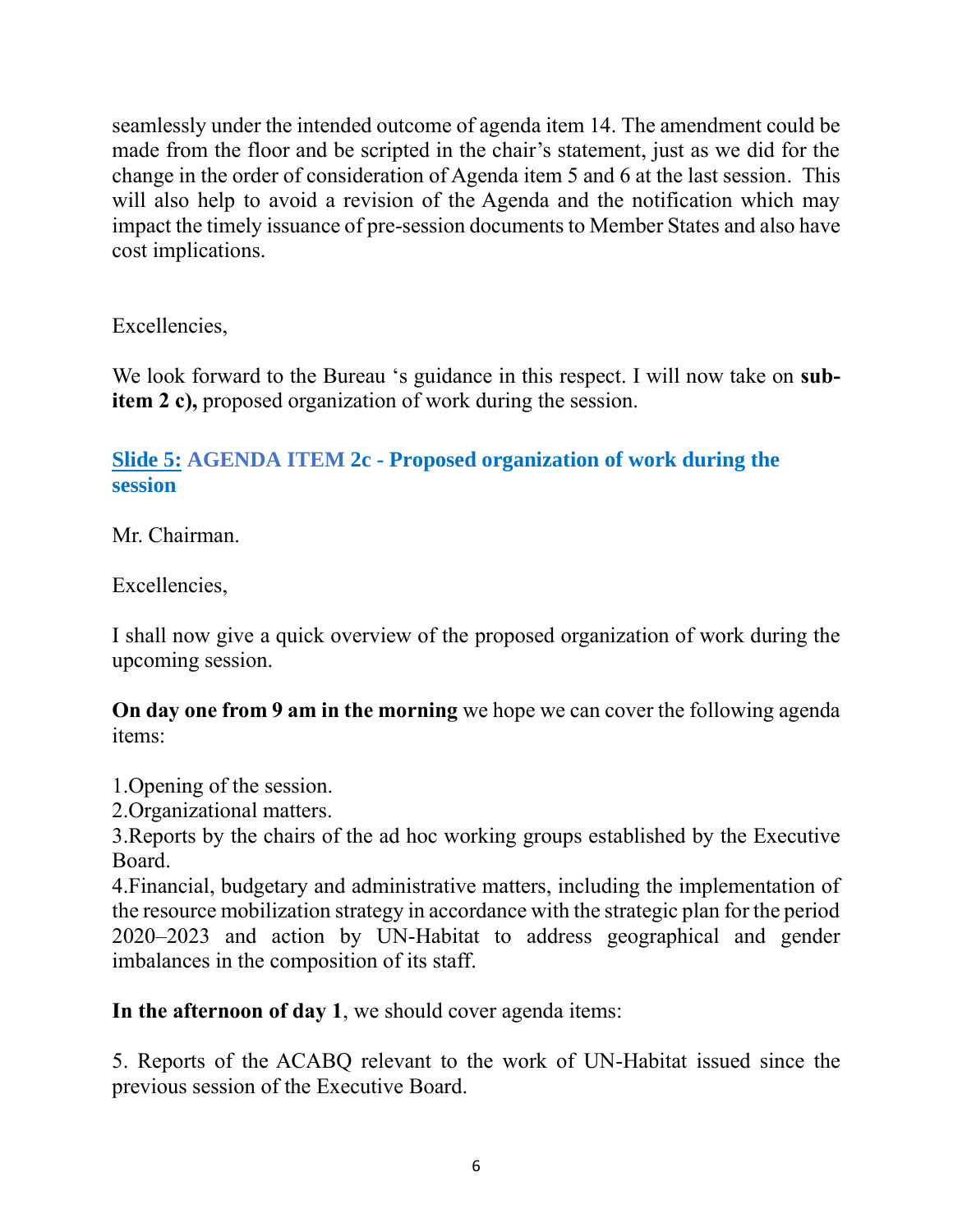6. Status of and discussion on the draft annual work programme and draft budget of UN-Habitat for 2023.

The same afternoon going into the evening, the Board may **decide to hold the first informal consultations in any draft decisions**.

Excellencies,

Let me now proceed to the work plan for day 2.

**On day two** from 9am in the morning, the Board may cover the following agenda items:

7. Implementation of the normative and operational activities of UN-Habitat, including reporting on the programmatic activities of UN-Habitat in 2021 and the implementation of subprogrammes, flagship programmes and technical cooperation activities.

8. Preparations for the high-level meeting of the General Assembly on the review of the implementation of the New Urban Agenda.

9. Preparations for the eleventh session of the World Urban Forum. As part of Agenda item 9, perhaps the Chair could update the Bureau on the expected participation of Poland at the session.

**In the afternoon of day 2**, the following agenda items are to be covered:

10. Status of implementation of the resolutions and decisions adopted by the United Nations Habitat Assembly of UN-Habitat at its first session.

11. Implementation by UN-Habitat of the reform of the development system and management of the United Nations.

**Informal consultations on draft decisions** may continue in the afternoon going in the evening to build consensus on any issues that may be outstanding. This will be important especially if a consensus is to be reached in time for adoption of the outcomes on the following day.

Excellencies,

Let me now proceed to the work plan for day 3.

**In the morning of day 3**, the following agenda items are to be covered: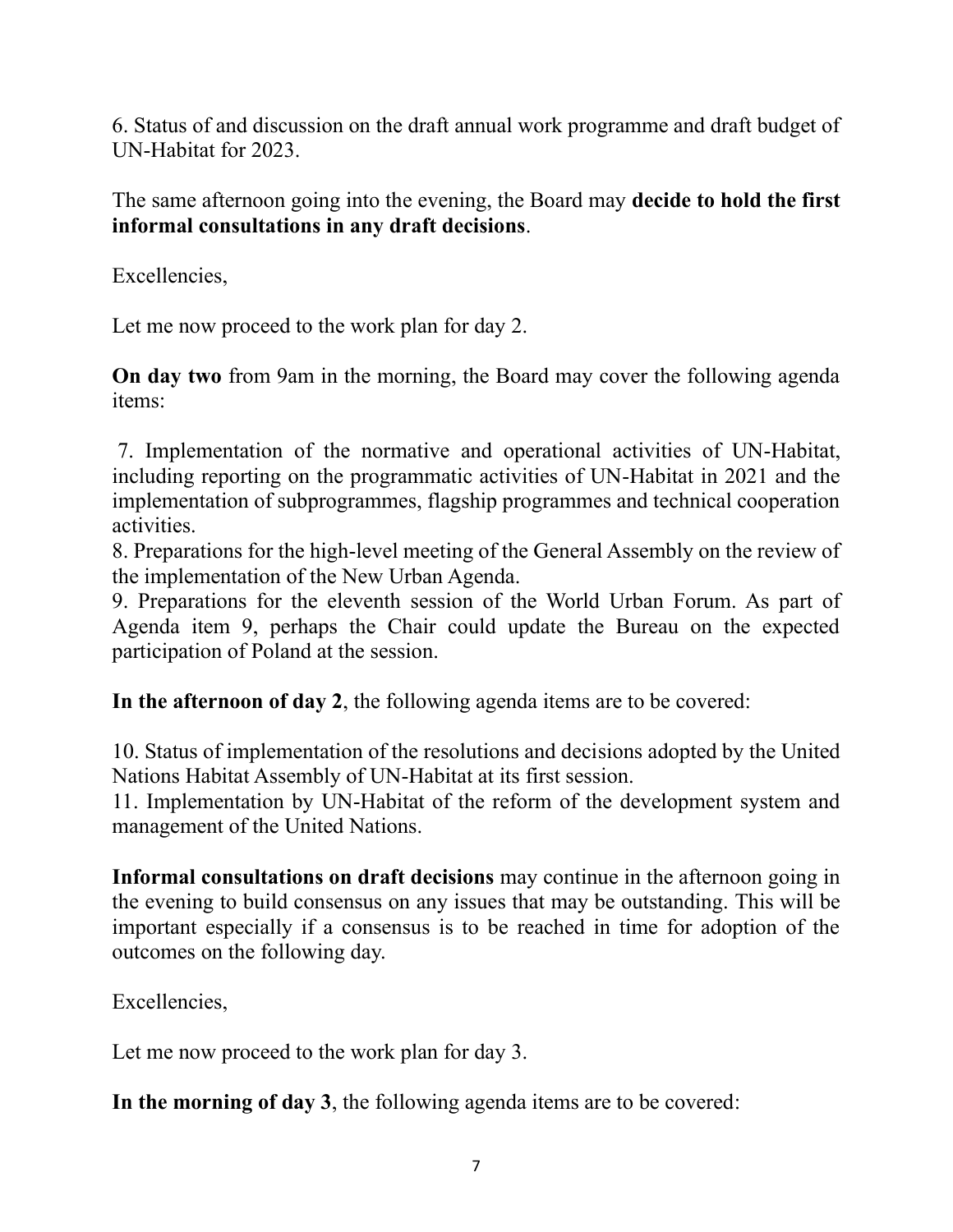12. Action by UN-Habitat to strengthen protection against sexual and any other type of exploitation and abuse and against sexual harassment in the workplace.

13. Annual report on action by the Executive Director to update and improve the internal management, policies and procedures of UN-Habitat.

14. Progress made in the implementation of the working methods of the Executive Board pursuant to its decision 2020/6, including discussions on the schedule of future sessions of the Executive Board.

As earlier suggested, we suggest that the briefing by the JIU of the **key findings of the UN-Habitat management and administration review** be presented to the Executive Board under Agenda item 14.

This will be followed by **Informal consultations on draft decisions** if needed from 11:45 to 13:30 EAT.

**In the afternoon of day 3**, which will be the final plenary session, we can cover the following items:

15. Consideration and adoption of the outcomes of the session, including the provisional agenda for the second session of 2022.

16. Election of officers of the Bureau.

- 17. Other matters.
- 18. Closure of the session.

Mr. Chairman, Excellencies.

This is our proposal in terms of the organization of work during the upcoming 2022 first session of the Board. At the end of the day, the work plan will look like this as shown on the screen.

Mr. Chairman allow me to proceed further **specifically on informal consultations** during the session before any reactions from the distinguished members of the Bureau.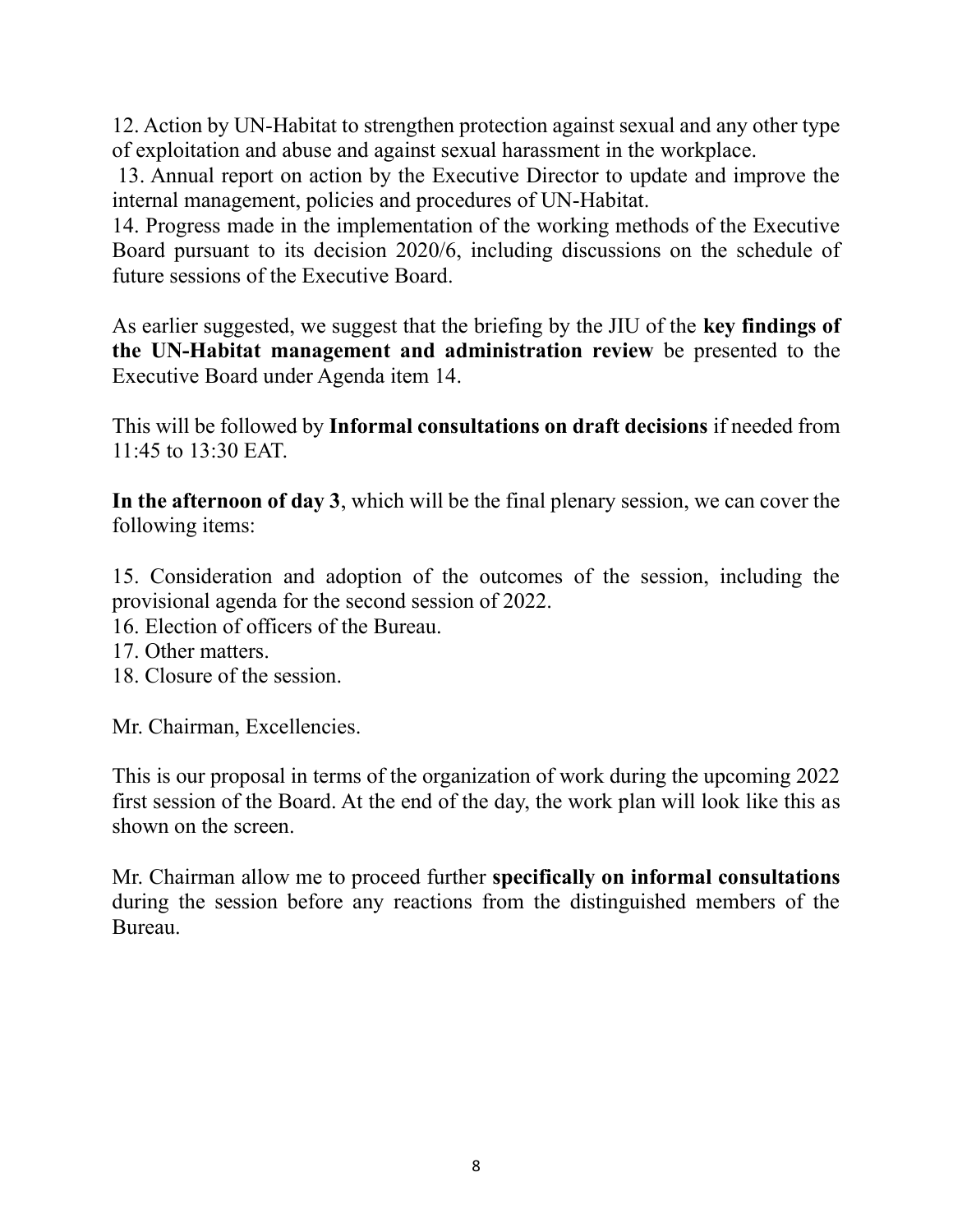#### **Slide 6: AGENDA ITEM 2d. Informal consultations on possible outcomes of the 2022 first session of the Executive Board**

Excellencies,

Based on practice, informal consultations on draft outcomes prior to the sessions of the Executive Board has been a productive mechanism towards building consensus and has it made the work of the Board much more efficient during each session.

Following this established practice, the Bureau may wish to recommend that the ad hoc working group on programmatic, budgetary and administrative matters be instrumental in the prior consideration of any draft decisions before they are formally discussed and adopted by the Board at the upcoming session.

I would like to suggest that such informal consultation be held on 21 and 28 March 2022 as indicated in the approved roadmap, depending on the schedule of the Chair of the working group, in readiness for further consideration by the Executive Board at its first session of 2022.

With respect to the up-coming session, we have allocated time for the informal consultations to continue in the afternoon of **29 March and 30 March 2022** and during lunch break on **31 March 2022, if required.**

I wish to take this opportunity to confirm to the Bureau that following the request from the Executive Board in paragraph 7 of its Decision 2021/8, the Secretariat has provided technical inputs to the draft decisions as an annex to the annotated provisional agenda for the session . The annotated agenda will be issued in the six official languages of the United Nations on 1 March 2022, in line with the rules of procedure.

Thank you, Mr. Chairman. I now give the floor back to you for you.

**Slide 7: AGENDA ITEM 2e. Nominations towards the election of the 2022/2023 Bureau of the Executive Board.**

*(To be led by the Chair)*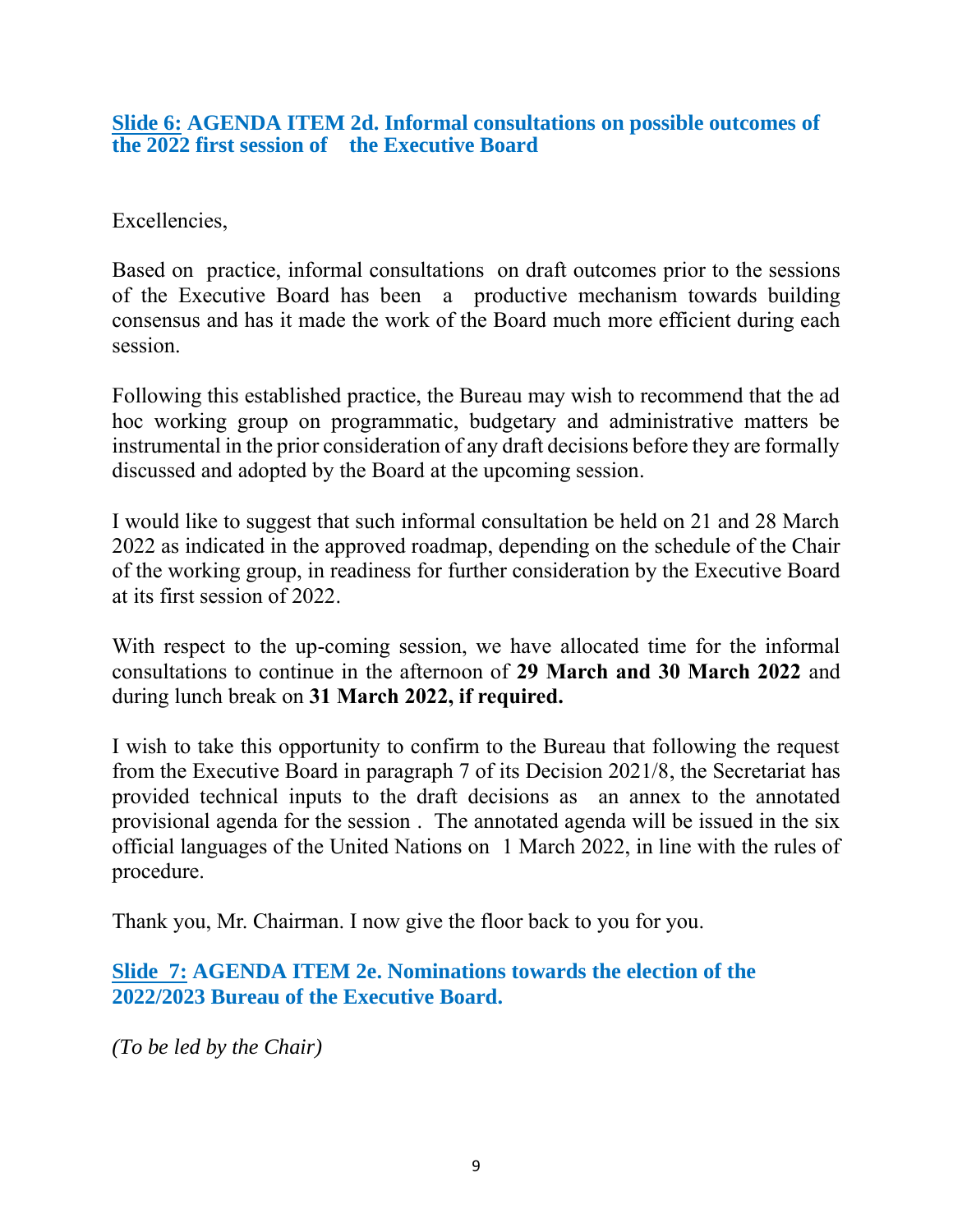#### **Slide 8: AGENDA ITEM 3- (TITLE SLIDE). Any other matters**

*(To be led by the Chair – ED, you can take the floor after the Chair opens the floor under AOB).*

Mr. Chairman, with your permission, I wish to make a brief comment regarding the upcoming session of the Executive Board.

#### Excellencies,

We take note of the recommendation from the Bureau that the Executive Board holds a hybrid session in March 2022 and the Secretariat will continue its preparations to that effect.

So in light of the hybrid format and based on the fact that LDCs and capitalbased representatives will participate in UNEA 5 at the beginning of the month of March, I want to introduce an idea for consideration by the Bureau to accord a similar opportunity to LDCs for the upcoming session of the Executive Board, should Covid-19 conditions allow at the end of March.

What I am asking for is that the Bureau consider and recommend that the Secretariat supports the participation of representatives from LDCs to the first session of the Executive Board in March, of course taking into account the prevailing Covid-19 situation.

If you agree to my proposal, the financial implications is already sorted out. The UN-Habitat Assembly trust fund established pursuant to Resolutions